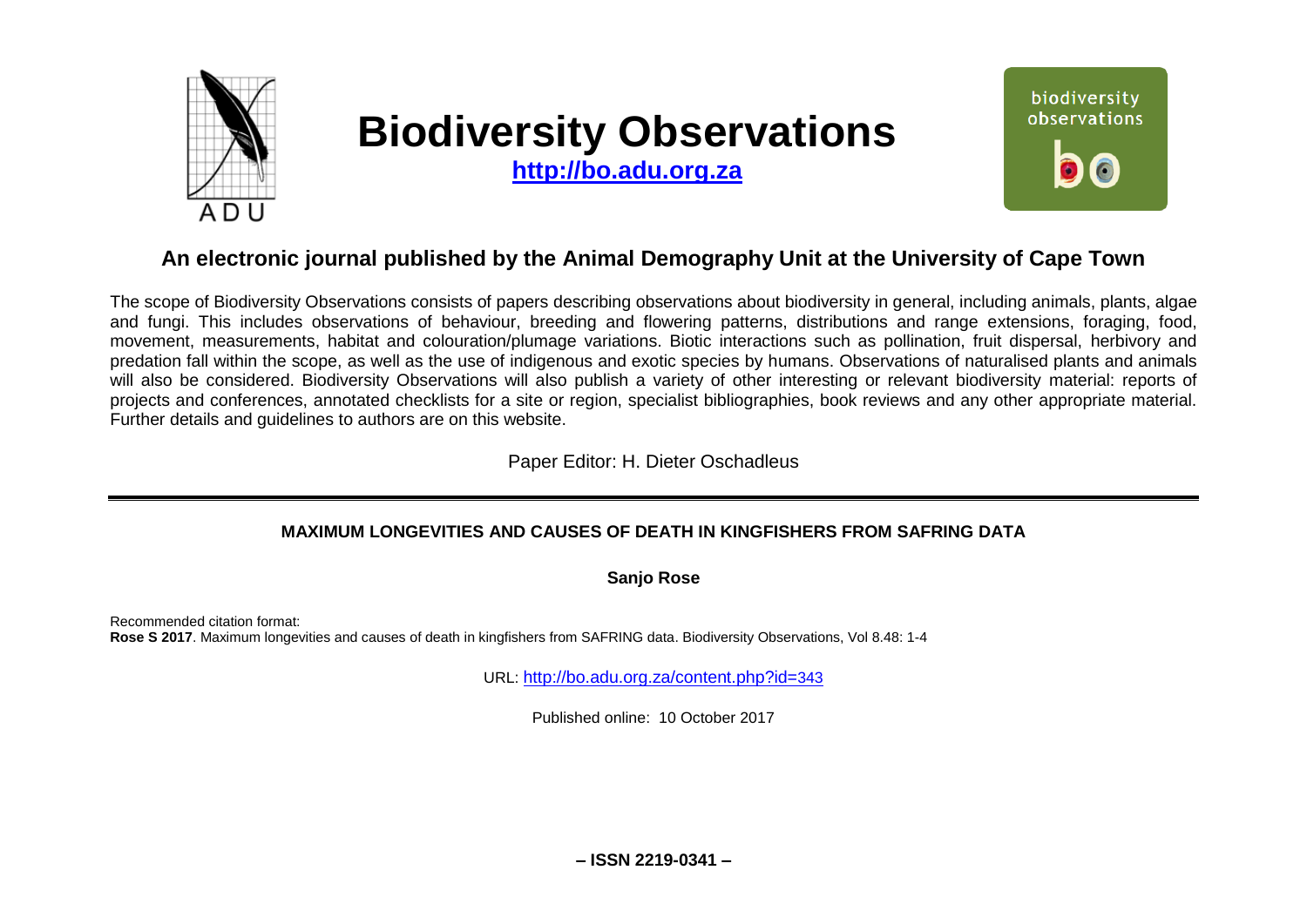

# **AFRING NEWS**

#### **MAXIMUM LONGEVITIES AND CAUSES OF DEATH IN KINGFISHERS FROM SAFRING DATA**

Sanjo Rose

South African Bird Ringing Unit, University of Cape Town Rondebosch 7701 sanjojenkins@gmail.com

### **Abstract**

There are 10 species of kingfisher in southern Africa. This note aims to summarize the longevity values of these species, as well as investigate the main causes of death. All except Mangrove Kingfishers have longevity values. The greatest elapsed time is for the Giant Kingfisher at 8.01 years whilst the shortest lived is the Striped Kingfisher at 1.97 years. On average, the most ringed species is the Malachite Kingfisher with 3471 initial ringing records. The species with the greatest reporting rate is the Brown-hooded at 21.7%. A total of 67 recovery records have cause of death assigned to them. 21 of these are caused by collisions with man-made structures whilst 24 have cause of death listed as 'unknown' or 'found dead'. The high collision risk is especially of concern as it typically occurs during migration and at night, colliding with litwindows. Overall, ringing effort has been relatively poor but despite this, the reporting rate is relatively high which is optimistic for future ringing efforts.

## **Introduction**

There are ten species of kingfishers that occur in southern Africa. These species belong to families Cerylidae (Pied Kingfisher *Ceryle rudis*), Alcedinidae (Half-collared Kingfisher *Alcedo semitorquata*, Malachite Kingfisher *A. cristata* and African Pygmy-Kingfisher *Ispidina picta*) and Dacelonidae (Giant Kingfisher *Megaceryle maxima*, Brown-hooded Kingfisher *Halcyon albiventris*, Woodland

Kingfisher *H. senegalensis*, Striped Kingfisher *H. chelicuti*, Mangrove Kingfisher *H. senegaloides* and Grey-headed Kingfisher *H. leucocephala*). Woodland Kingfisher, Grey-headed Kingfisher and African Pygmy-Kingfisher are intra-African migrants. Mangrove Kingfisher might migrate between breeding and non-breeding sites in South Africa although this is not clear. The other kingfisher species are mainly resident (Hockey et al. 2005).

This note aims to summarise the ringing data of kingfishers with a specific focus on the longevities of kingfishers using data from the South African Bird Ringing Scheme (SAFRING). Bird ringing data can provide important information regarding migration, longevity and site fidelity. Bird ringing started in 1948 in Southern Africa, and SAFRING now coordinates a large part of bird ringing activity in Africa. Furthermore, the main causes of death are also summarised and a crude estimate of reporting rate is calculated. The data is largely biased to southern Africa although SAFRING does coordinate ringing in other parts of Africa as well.

#### **Methods**

The top three longevity records for each species (where available) were identified and verified in September 2017. Where there were no hardcopies of the records, records were verified by contacting the ringers directly. Ringing records from all locations within Africa were considered. Longevity is roughly defined as the greatest time elapsed in years between the initial date of ringing and the retrap or recovery date. 'Recovery' refers to a situation where the dead bird was found while 'retrap' assumes that the bird was alive but the ring was read in-hand.

The number of retraps, total ringed and recovered individuals were noted. A reporting rate referring to the percentage of ringed individuals located again as retraps or recoveries. A single value was calculated for each species. The causes of death are also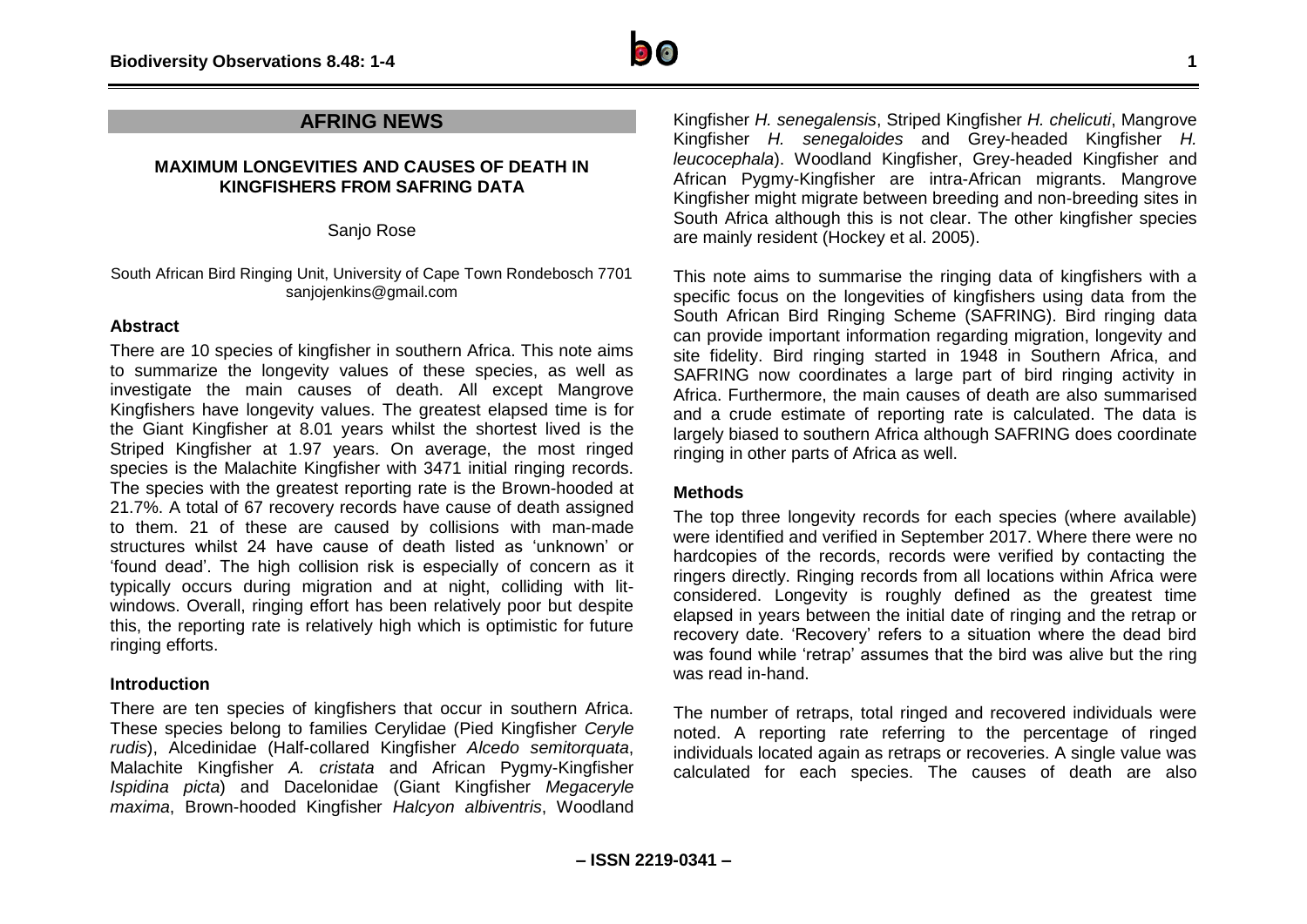

summarized. Where ambiguous or not verifiable, the record was excluded from analysis.

#### **Results**

The oldest individual was a Giant Kingfisher, age 8.01 years (ring PA04160). The shortest lived individual was a Striped Kingfisher at 1.97 years (ring 439982). At 3471 ringing records, the Malachite Kingfisher is the most ringed kingfisher. The least ringed is the Mangrove Kingfisher with 11 ringing records. The Mangrove Kingfisher is the only kingfisher species with no retrap or recovery records and as a result there were no longevity records for Mangrove Kingfisher.

The overall average reporting rate is relatively high at 12%. 21.7% of ringed Brown-hooded Kingfisher and 18.3% Giant Kingfisher were located again.

For 67 records there was an indication of how the individual died. The most common cause of death was collision with either windows or buildings ( $n = 21$ ). 24 of the 67 records had cause of death listed as 'unknown'. Three individuals were shot and one was a victim of a hailstorm.

#### **Discussion**

In general the resident kingfisher species have a greater reporting rate. This could simply be as a result of the fact that resident species might be more likely to be retrapped in the same area by ringers who are regularly ringing in the vicinity. Ringers tend to return to the same locations to ring if previous trips were successful, so retraps are more likely. Migrant kingfisher species also have a high risk of mortality through collisions etc. so survival might be lower and affect the chance of ringed individuals being located again. The resident species that did not conform to this pattern was the Pied Kingfisher with a very low reporting rate of 4.69% (Table 2). Interestingly, this

species also had relatively low longevity values indicating perhaps that survival is low for this species.

The high reporting rate for Brown-hooded Kingfisher is not surprisingly given that these birds are relatively common garden birds in certain areas and so it relatively likely to be located again. This is also a frequently ringed species (Table 2). The high reporting rate (18.2%, Table 2) for Half-collared Kingfisher is slightly surprising. This species is typically secretive and lives in secluded habitats so the prediction was that these ringed individuals would be difficult to locate again. The high reporting rate could be a result of repeated ringing sessions at set locations by ringers.

The main cause of mortality appears to be collisions (n=21, Table 1). This is a concern and highlights the risk posed to migrating species. It seems from the records that collision often occurs at night, with kingfishers flying into well-lit windows. Although currently species such as the African Pygmy-Kingfisher is listed as 'least concern' with a 'stable' population (IUCN Red List, 2017), increasing urban sprawl could place pressure on these species in the long term in terms of increased mortality.

Overall the fact that all kingfisher species (except the Mangrove Kingfisher) have at least one longevity records is encouraging. There is room, however, for ringing effort to increase and hopefully yield more results in terms of migration and population numbers.

#### **References**

BirdLife International. 2016. *Ispidina picta*. The IUCN Red List of Threatened Species 2016. Available at: [http://dx.doi.org/10.2305/IUCN.UK.2016-](http://dx.doi.org/10.2305/IUCN.UK.2016-3.RLTS.T22683165A92977099.en) [3.RLTS.T22683165A92977099.en.](http://dx.doi.org/10.2305/IUCN.UK.2016-3.RLTS.T22683165A92977099.en) Downloaded 10 October 2017.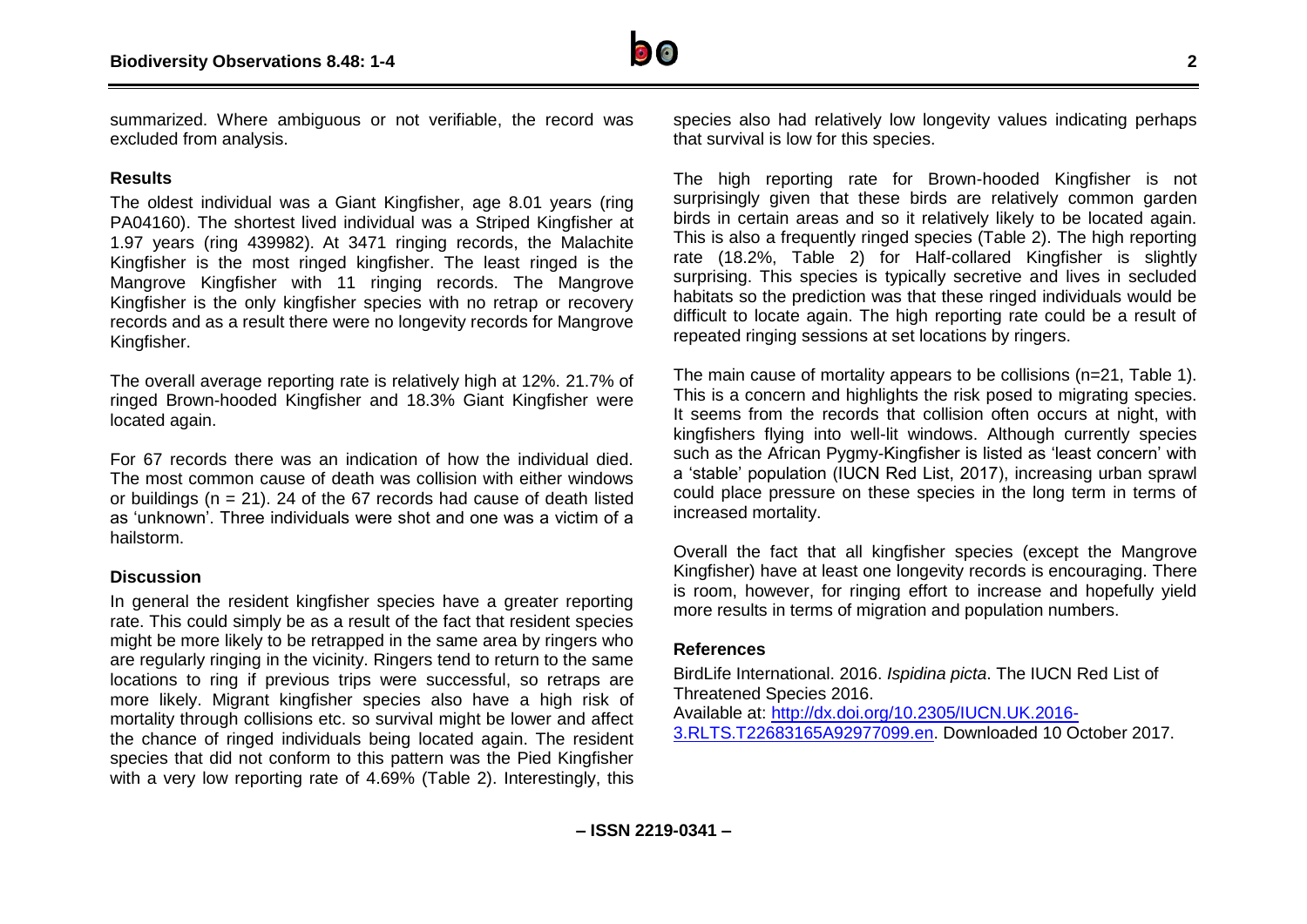

# **Table 1. Summary of known causes of death for kingfishers recovery records at SAFRING.**

| Cause<br>of<br>death  | Pied<br>Kingfisher | Malachite<br>Kingfisher | African<br>Pygmy-<br>Kingfisher | Half-<br>collared<br>Kingfisher | Giant<br>Kingfisher | Woodland<br>Kingfisher | Grey-<br>headed<br>Kingfisher | Brown-<br>hooded<br>Kingfisher | Striped<br>Kingfisher |
|-----------------------|--------------------|-------------------------|---------------------------------|---------------------------------|---------------------|------------------------|-------------------------------|--------------------------------|-----------------------|
|                       |                    |                         |                                 |                                 |                     |                        |                               |                                |                       |
| Unknown               | 1                  | $\overline{7}$          | $\overline{2}$                  |                                 | $\overline{2}$      | $\overline{2}$         |                               | 9                              |                       |
| Shot                  |                    | $\overline{2}$          |                                 |                                 |                     |                        |                               |                                |                       |
| Drowned               | 1 (in net)         | 1 (in net)              |                                 |                                 |                     |                        |                               |                                |                       |
| Poisoned              |                    |                         |                                 |                                 |                     |                        |                               | $\overline{2}$                 |                       |
| Animal                |                    | 3                       |                                 |                                 |                     |                        |                               |                                |                       |
| Collision             | 1                  | $\overline{2}$          | 7                               | 1                               |                     |                        |                               | 6                              |                       |
| Sick, died            |                    | $\overline{2}$          |                                 |                                 | 1                   |                        |                               |                                |                       |
|                       |                    |                         |                                 |                                 |                     |                        |                               |                                |                       |
| Ringing<br>Activities |                    |                         | 3                               |                                 | $\overline{2}$      |                        |                               |                                |                       |
| Weather               |                    |                         |                                 |                                 |                     |                        |                               | 4                              |                       |
| <b>Total</b>          | 3                  | 17                      | 13                              | 1                               | $6\phantom{1}$      | 3                      | $\mathbf{2}$                  | 20                             | $\mathbf{2}$          |